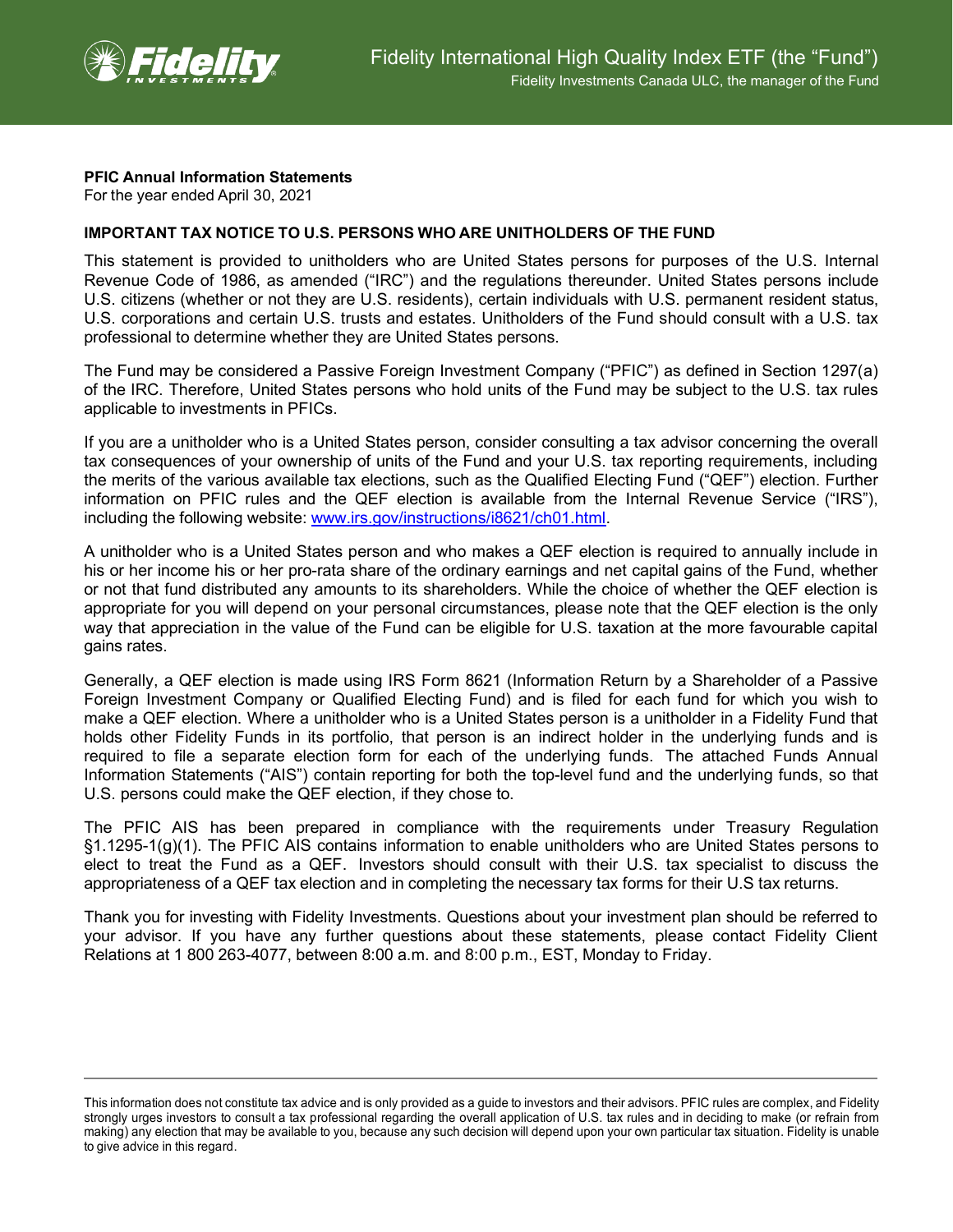

## **PFIC Annual Information Statements (US\$)**

For the Fund's PFIC taxation year ended April 30, 2021

- 1. This Information Statement applies to the PFIC taxation year of Fidelity International High Quality Index ETF (the "Fund") commencing on May 01, 2020 and ending on April 30, 2021.
- 2. The per-unit, per-day amounts of ordinary earnings and net capital gains of the Fund and it's lower-tier Fund(s) as applicable, for the period specified in paragraph (1) are provided in the table:

| <b>FIDELITY FUND HELD DIRECTLY</b>                               |                                       |                                      | <b>ORDINARY</b><br><b>EARNINGS \$</b>            | <b>NET CAPITAL</b><br><b>GAIN \$</b>         |  |
|------------------------------------------------------------------|---------------------------------------|--------------------------------------|--------------------------------------------------|----------------------------------------------|--|
| Fidelity International High Quality Index ETF                    |                                       |                                      | 0.00613510                                       | 0.00125424                                   |  |
| <b>FIDELITY LOWER-TIER FUNDS</b><br><b>HELD INDIRECTLY</b>       | <b>ORDINARY</b><br><b>EARNINGS \$</b> | <b>NET CAPITAL</b><br><b>GAIN \$</b> | <b>FUND'S U.S. TAX YEAR</b><br><b>COMMENCING</b> | <b>FUND'S U.S. TAX</b><br><b>YEAR ENDING</b> |  |
| <b>Fidelity Canadian Money Market</b><br><b>Investment Trust</b> | 0.00000028                            | 0.00000000                           | May 01, 2020                                     | April 30, 2021                               |  |

To determine your pro-rata share of the amounts of ordinary earnings and net capital gains of the Fund and each of its lower-tier fund(s) held directly and indirectly, as applicable, multiply the per-unit per-day amounts indicated above by the number of units of the Fund held and the number of days you held the units during the Fund's PFIC taxation year.

Here is an example to illustrate the calculation using the per-unit, per-day factors.

You own 100 units of Fund A from the period May 1, 2020 through October 31, 2020. You purchased an additional 100 units of Fund A on November 1, 2020. You did not sell any units of the Fund at any time during the year. Fund A has a PFIC taxation year end of April 30, 2021.

The Fund's ordinary earnings were \$0.001 per unit, per day.

Result: Your ordinary earnings for 2021 of the directly held fund are  $($0.001 * 183 \text{ days} * 100) + ($0.001 * 180 \text{ days} * 200) = $54.30$ 

Use the same calculation method in the example above, to determine your pro-rata share of the amounts of ordinary earnings and capital gains for any applicable lower-tier Fund(s).

3. The per-unit amounts of cash and fair market value of other properties distributed or deemed distributed by the Fund during the period specified in paragraph(1) are provided in the below chart.

| <b>PAYMENT DATE</b> | <b>CASH/PROPERTY</b><br><b>DISTRIBUTIONS (\$)</b> |  |  |
|---------------------|---------------------------------------------------|--|--|
| June 30, 2020       | 0.05849126                                        |  |  |
| December 31, 2020   | 0.09262134                                        |  |  |
| <b>TOTAL</b>        | 0.15111260                                        |  |  |